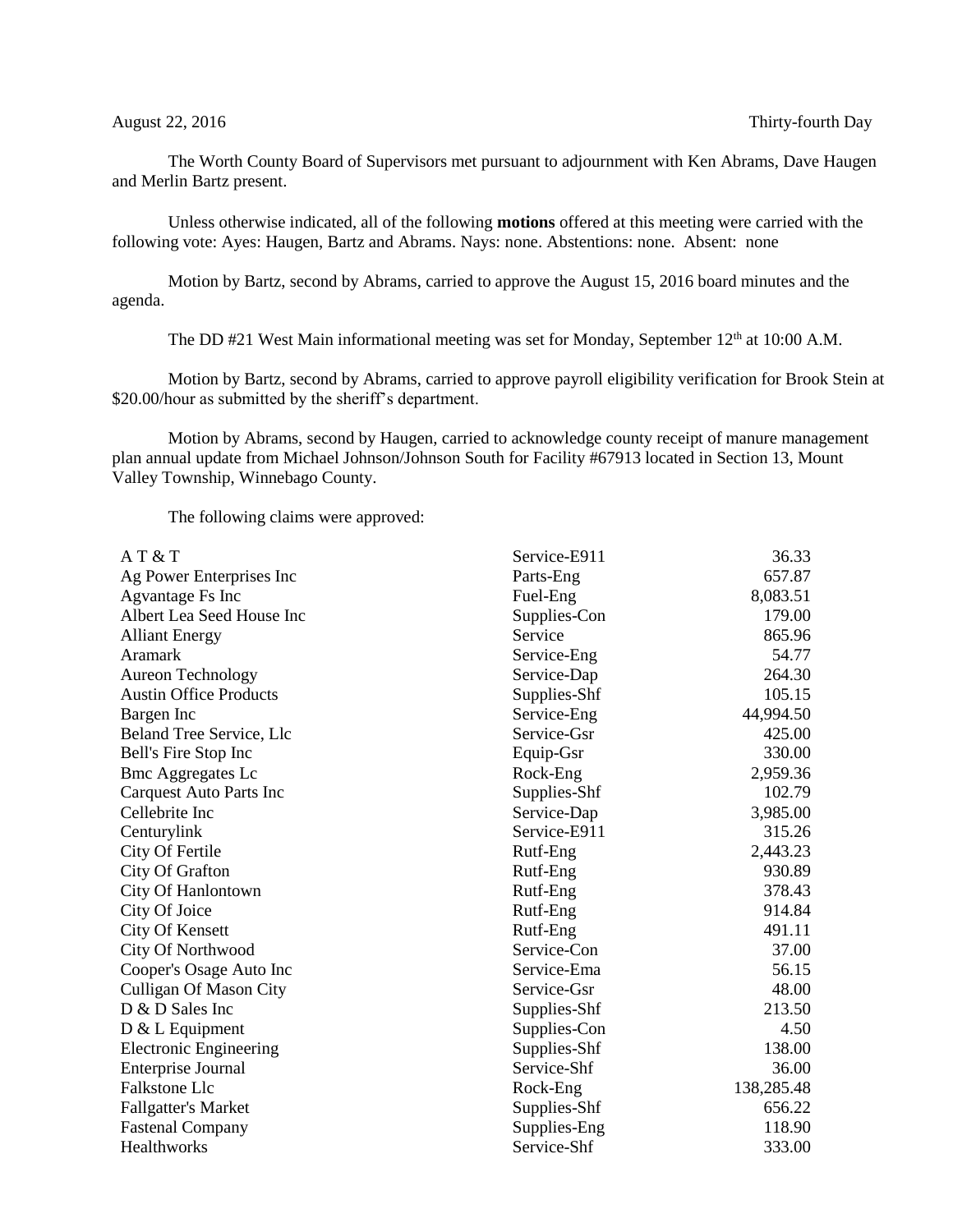| <b>Heartland Power Coop</b>         | Service-Wwt          | 2,870.50  |
|-------------------------------------|----------------------|-----------|
| Ia Dept Of Natural Resources        | Fy17 Fees-Con        | 25.00     |
| Ia Dept Of Natural Resources        | Fees-Wwt             | 142.00    |
| Ia Dept Of Natural Resources        | Fees-Con             | 100.00    |
| Ia Law Enforcement Academy          | Service-Shf          | 15.00     |
| Ia Secretary Of State               | Service-Shf          | 30.00     |
| <b>Iaccb Conference</b>             | Edu-Con              | 680.00    |
| Isac                                | Fy17 Dues-Sup        | 950.00    |
| Isac Group Health                   | Health Ins Prem      | 58,471.00 |
| J & J Machining Welding & Fabr      | Supplies-Eng         | 20.82     |
| Joel Rohne                          | Mileage-It/Gis       | 291.00    |
| Kam Line Highway Markings           | Service-Eng          | 64,216.35 |
| Kirschbaum Elec & Plumbing          | Service-Con          | 5,859.50  |
| <b>Knudtson Automotive Service</b>  | Service-Shf          | 135.03    |
| Larsen Plumbing & Heating Inc       | Service-Gsr          | 82.00     |
| Lehmkuhl Forestry                   | Trees-Con            | 437.50    |
| Luckason Tractor Repair             | Service-Con          | 163.83    |
| <b>Manly Junction Signal</b>        | Service-Sup          | 282.69    |
| Marco Technologies Llc              | Service-Shf          | 22.54     |
| Mark's Tractor Inc                  | Service-Con          | 186.86    |
| Martin Marietta Materials Inc       | Rock-Eng             | 4,013.71  |
| Mc Clure Engineering Co             | Service-Wat          | 8,650.00  |
| Medline Industries Inc.             | Supplies-Phd         | 270.67    |
| Menards Inc                         | Supplies-Ema         | 193.05    |
| Merlin Bartz                        | Mileage-Sup          | 160.30    |
| <b>Midwest Technology Services</b>  | Service-Dap          | 2,049.15  |
| Midwest Wheel Companies Inc         | Supplies-Eng         | 82.12     |
| <b>Next Generation Technologies</b> | Service-Mha          | 325.00    |
| Niacog                              | Fy17 Fees-Tra        | 3,334.73  |
| North Woods Cabinetry Inc           | Service-Gsr          | 61.00     |
| Northwood Anchor Inc                | Service-Sup          | 473.27    |
| Northwood Electric Inc              | Project-Cap          | 1,670.57  |
| Northwood Fire Department           | Reimb-E911           | 2,000.00  |
| Northwood True Value                | Supplies-Eng         | 478.01    |
| Nsb Bank                            | Supplies-Shf         | 26.94     |
| Nuss Truck & Equipment              | Parts-Eng            | 1,740.93  |
| Olson Insurance Inc                 | Service-Ins          | 144.00    |
| <b>Olson Trading Post Inc</b>       | Supplies-Con         | 87.94     |
| Overhead Door Co Of Mason City      | Service-Eng          | 110.00    |
| Paetec                              | Service-Eng          | 14.63     |
| Peopleservice Inc                   | Service-Wat-Wwt      | 14,576.00 |
| <b>Pinnacle Quality Insight</b>     | Service-Phd          | 150.00    |
| Plunkett's Pest Control Inc         | Service-Con          | 100.00    |
| Ray Allen Manufacturing, Llc        | Supplies             | 180.98    |
| S & T Collision                     | Service-Con          | 25.00     |
| <b>Shred Right</b>                  | Service-Phd          | 46.80     |
| <b>Staples Credit Plan</b>          | Supplies-Ema         | 119.99    |
| <b>Staples Credit Plan</b>          | Supplies-Phd         | 23.97     |
| State Hygienic Laboratory           | Service-San          | 425.00    |
| Ver Helst Snyder Drug               | Supplies-Shf         | 224.20    |
| Verizon Wireless                    | Service-Mha          | 729.80    |
| Viafield                            | Service-Con          | 1,083.19  |
| Visa                                | Supplies & Equip-Phd | 7,271.65  |
|                                     |                      |           |